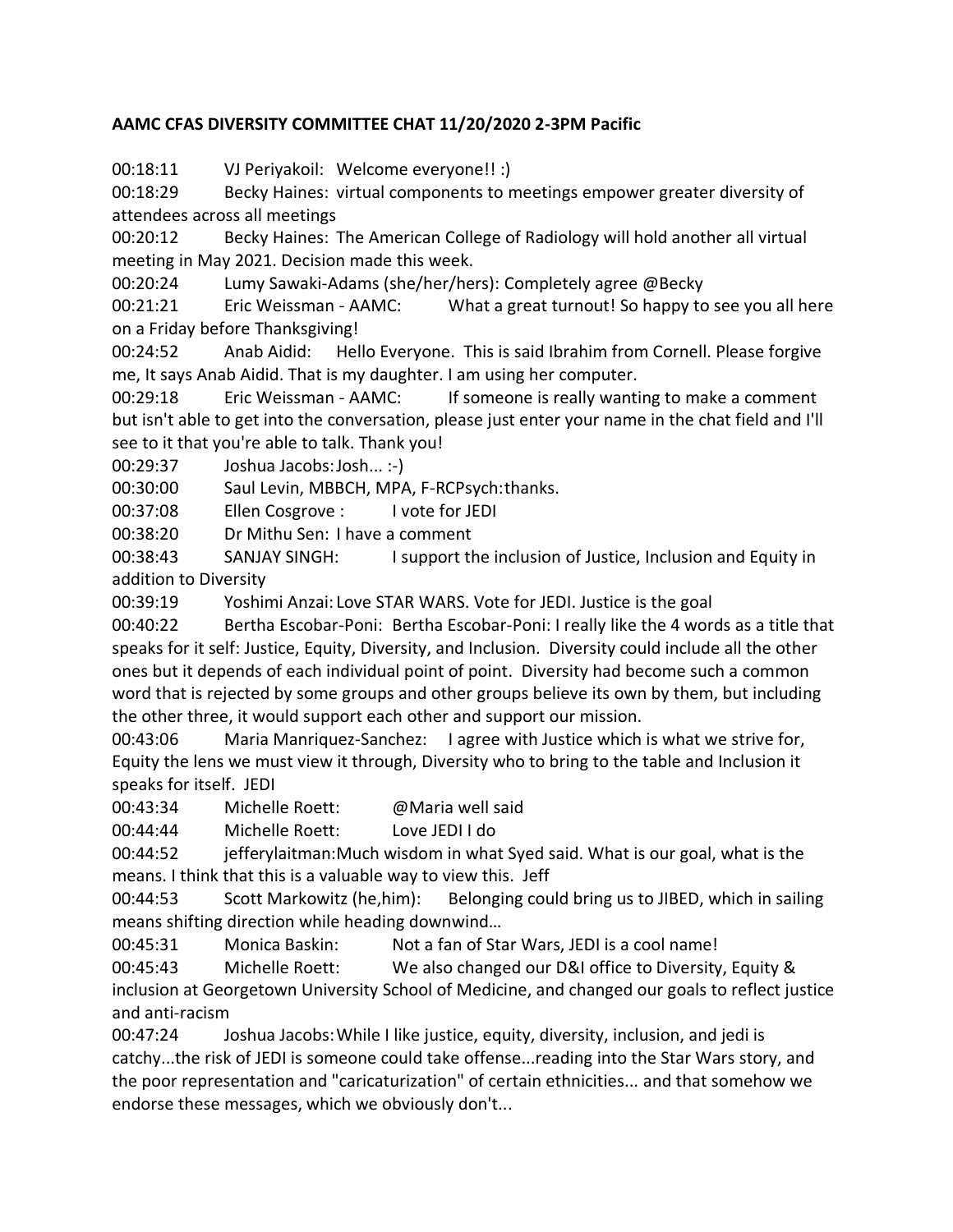00:49:50 Anne Mosenthal, Lahey Hospital Medical Center: great discussion, sorry I have to sign off. Anne

00:50:01 Ellen Cosgrove : As a CME Dean for 20 years, We kept the rooms cold at meetings so participants would not fall asleep...68 was the sweet spot--too cold at the beginning of the meeting, but just right as the room filled up & esp post lunch...

00:50:03 VJ Periyakoil: Thanks Anne for joining us

00:52:06 michaelthomas: Dean Cosgrove is correct about room temps

00:53:28 Lumy Sawaki-Adams (she/her/hers): What a rich discussion!

00:53:59 Michelle Roett: Great points @Sylvia

00:54:52 Michelle Roett: Regarding the dance analogy, inclusion is being asked to dance, equity is dancing like no one is watching

00:56:20 Scott Markowitz (he,him): My thoughts were regarding an actionable item. Just a suggestion: Leadership Selection:

Best Practices

Concept:

00:56:47 Scott Markowitz (he,him): 1. Early leadership positions at Division and Department Levels help to set faculty up for promotion and further leadership experience and opportunities.

2. Leadership positions within societies are viewed positively at Academic Institutions.

3. Women and people from URM groups are underrepresented in Campus (and society?) leadership at higher levels.

4. This can be seen as a pipeline issue. This includes opportunity and belonging/inclusivity of the pipeline.

00:58:33 Scott Markowitz (he,him): Proposal:

00:58:51 Scott Markowitz (he,him): 1. Coordinate with GWIMS and GDI.

2. Recommended Best Practices model for all levels of leadership selection.

3. Create presentation for CFAS Reps to receive and then deliver in our Societies and on our Campuses.

4. Create enduring materials (toolkit) for distribution.

00:59:06 Scott Markowitz (he,him): Sample of Best Practices:

00:59:26 Scott Markowitz (he,him): 1. Job Descriptions for every leadership position.

2. Job qualifications for each position vetted through EDI lens.

3. Selection processes checked for system biases and outcomes.

4. Data:

Exit interviews and data analytics.

Evaluation of the system by the candidates.

Transparency wherever possible.

00:59:37 Lumy Sawaki-Adams (she/her/hers): During LSL, someone suggested historically underrepresented groups (HUGs)

00:59:43 Scott Markowitz (he,him): Presentation Outline (sample):

01:00:08 Evelyn Granieri: are these objectives for faculty or for our patients….or both

01:00:09 Scott Markowitz (he,him): 1. Why does this matter?

2. How can this help our division, department, institution?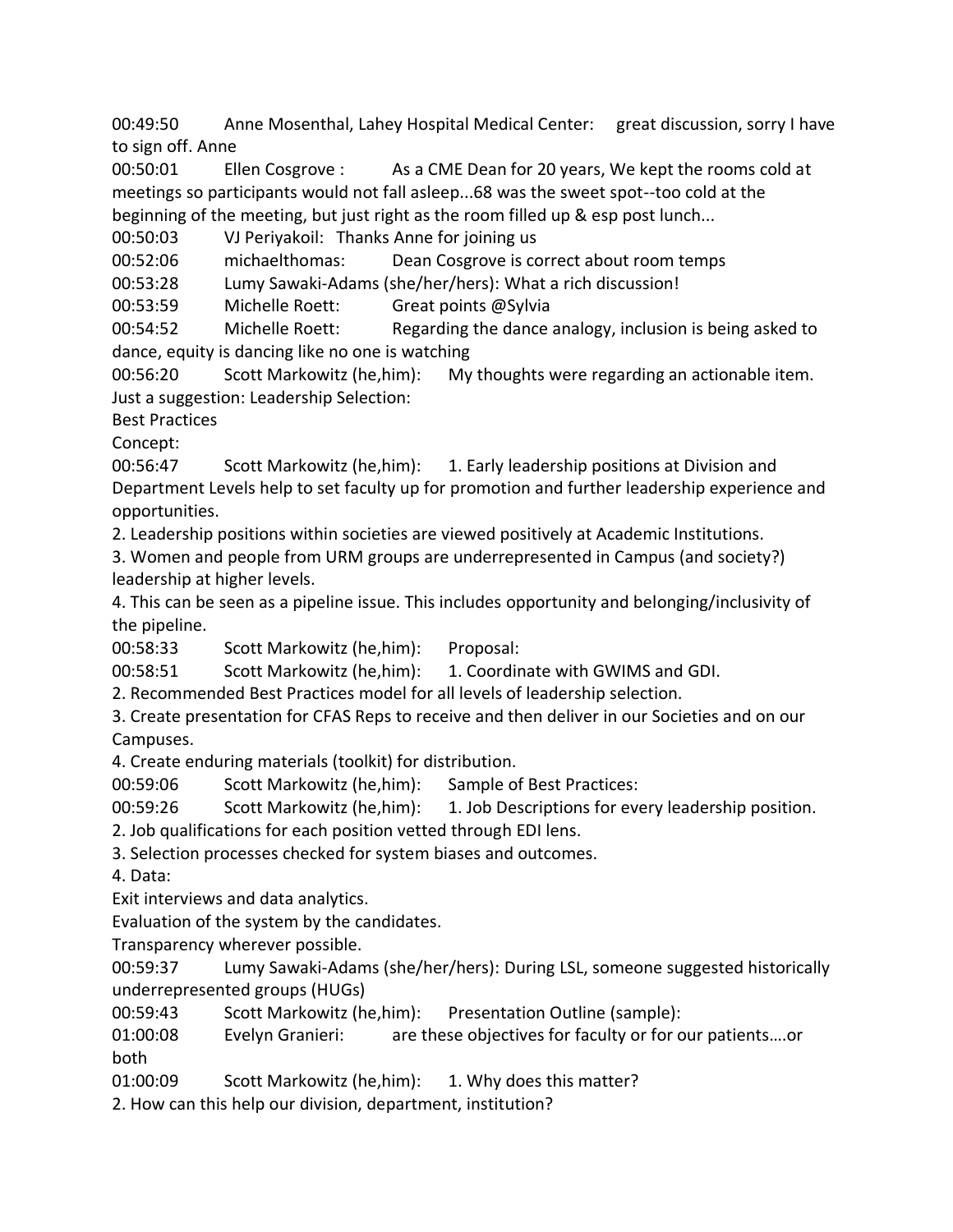3. Fundamentals of Fair Selection.

4. Where can this apply?

5. How to measure the outcomes.

6. Resources available.

01:00:47 Scott Markowitz (he,him): Hi @Evelyn - to be offered to faculty (chairs and deans) but open to the subcommittee decision

01:01:38 Michelle Roett: Social mission alignment, linkage of academic programs with community outcomes

01:02:14 Michelle Roett: Health equity

01:03:09 Brad Barth: Great resource:

https://apdsweb.s3.amazonaws.com/webfiles/docs/APDSDiversityInclusionToolkitJune2020.pd f

01:04:18 Bertha Escobar-Poni:

https://apdsweb.s3.amazonaws.com/webfiles/docs/APDSDiversityInclusionToolkitJune2 020.pdf This is the link for "The Association of Program Directors in Surgery - DIVERSITY & INCLUSION TOOLKIT"

01:05:00 abolt: Thank you, Dr. Escobar-Poni!

01:05:57 Brad Barth: Thanks Dr. Laryea for sharing

01:06:13 Yoshimi Anzai:I agree with Eric that Biomedical Basic Science platform was great. Short presentations on best practice followed by the breakout discussion

01:06:41 Eric Weissman - AAMC: Share work both from schools AND societies...

would love to feature some of the work in this space that our member societies are doing.

01:07:32 Michelle Roett: Great resources compiled initially by medical students, but has been expanded https://docs.google.com/document/d/1VDwQf-

geYgmGysYOEclkOAJ3MeqKhmnhHMYx4DQyr1g/mobilebasic

01:07:49 Scott Markowitz (he,him): Here is the overview

01:08:14 Joshua Jacobs:Think globally (faculty, trainees, students, patients), but act locally (CFAS is most proximal to the faculty and academic societies)...

01:08:18 Michelle Roett: https://gumc.georgetown.edu/racial-justice-committeefor-change/

01:08:29 Michelle Roett: New Racial Justice Committee for Change

01:09:12 Michelle Roett: Great points @Maria

01:09:14 michaelthomas: I'm Mike Thomas, Chair of Ob/Gyn at the University of Cincinnati. I'm representing the American Society for Reproductive Medicine as it's Vice

President. I just Chair a DEI committee for our fertility organization that made

recommendations on how increase people of color and from the LGBTQ+ community into our profession and how to decrease the barriers for ALL patients to have a family in the future. Happy to share that document

01:09:36 Valeria Vásquez, Ph.D. She/her: Perhaps include on the cfos website links to URM societies. For example: https://libguides.mssm.edu/diversity/orgs

01:09:51 Eric Weissman - AAMC: great idea, valeria.

01:09:54 Michelle Roett: We have included health equity in all of our DEI activities 01:12:15 Becky Haines: The American College of Radiology's Commission for Women & Diversity has many resources here: